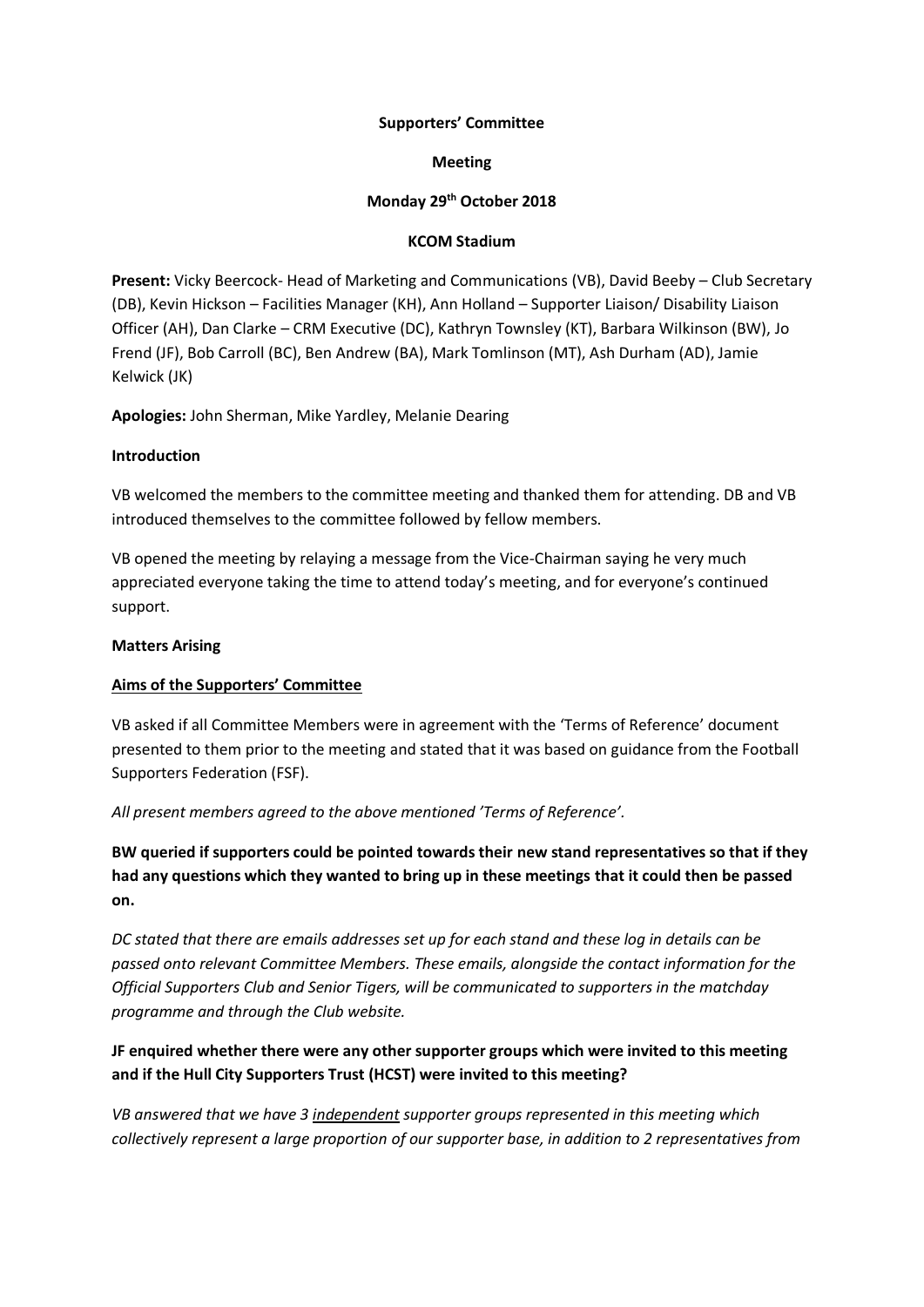*each stand. With regards to the one remaining supporter group out of our 4 groups, the Club would absolutely love to have the HCST on this committee and they more aware of this.* 

*(FURTHER TO THIS, after numerous liaisons with the HCST, face to face and over the phone, with regards to numerous concerns, the Club leadership strongly feel they are unable to move forward in a meaningful relationship with the Trust whilst these concerns are not addressed.* 

*The Club values its constructive relationship with the Trust's Secretary and will continue to liaise with them in an informal capacity as to keep the relationship close.*

*We would welcome the opportunity to continue to liaise with the Trust in a formal capacity should these concerns be addressed.*

*We have been in continued conversation with the EFL regarding this, who understand our position and hope we move forward together with a compromise.* 

*We are continuing to discuss how we can move forward effectively for both parties in the most constructive way possible, in the meantime, however, we feel there is a strong representation of the supporter base at these meetings so urge supporters to share their feedback with these groups and individuals).*

## **1- GENERAL CLUB UPDATE**

## **a. Club Sale**

VB stated that as the Vice-Chairman has mentioned in a recent press interview, the Club is currently going through a sale process and are working towards having this completed by Christmas. Until such time as the sale has been completed, we are running the Club as business as usual. Once we have something to communicate to supporters, they will of course will be the first to know. However please understand we can't always control rumours and leaks in the media.

## **AD queried if the Christmas expectation is a solid date or if this could be moved back?**

*DB answered that the sale is currently in a due diligence process and this procedure does take a lot of time. So this makes it hard to state a fixed expectation date for a sale to be completed. KH adds that a lot of information has been passed on in this process and this again will take time to sift through for the 'buyers'.*

# **BC enquired if the committee would have the opportunity to meet possible new owners swiftly after a sale had taken place?**

*VB responded that it would be very likely that prospective new owners would want to meet the Club's Supporters' Committee. If this was the case, the Club would organise an extraordinary meeting with this Committee.*

**JK queried if the sale process has been narrowed down to one preferred bidder.**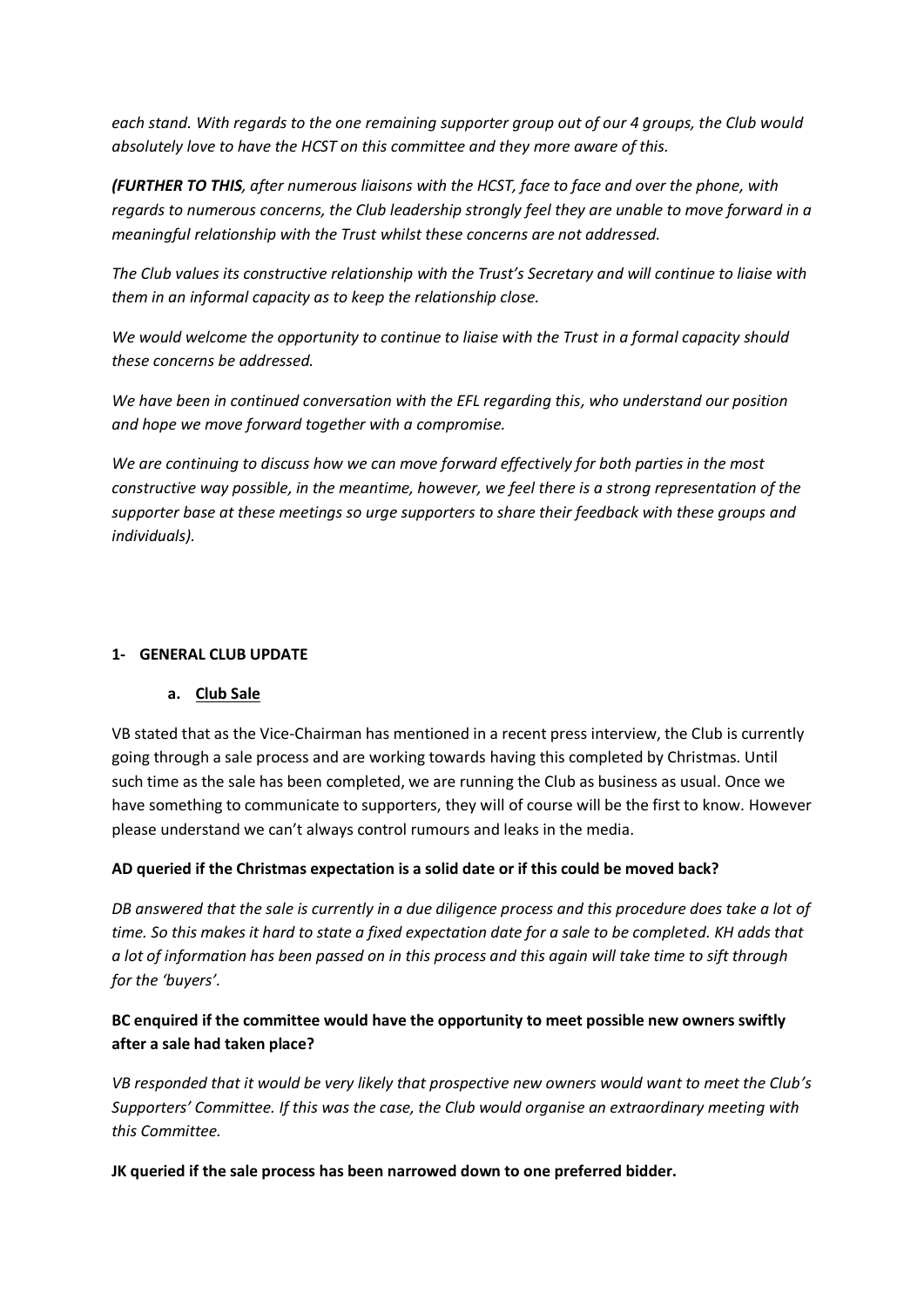*VB answered that there are numerous bidders in talks with the Football Club.*

# *b.* **Work in the Community**

VB opened the topic by stating that the Club are committed to supporting the local community and we have recently led a grant programme for grassroots sports clubs in the area. We are also supporting the Contribution to Sports Award in the local area.

Furthermore, as a Club we are working towards an initiative over the winter months to support the homeless in the area and have a mental health awareness campaign launching in the coming weeks.

# **Hull College Partnership with Hull City Academy:**

VB further added that the Club are now working with Hull College in a partnership to film U23s Academy home matches as part of their curriculum to offer experience to their students and also media training to the Club's younger players.

## **VB continued to give an update on the community arm, Tigers Trust:**

- o **NCS The largest project working with year 11/12's on residential visits and social action to develop life skills. 2017/18- engaged 502 participants** (108% of target) Several groups collectively raised £3000 in social action project for Hull and East Yorkshire Mind charity.
- o **PL Kicks Engaged over 1800 young people and adults in free inclusive sport across 3 hub locations in Hull. Aimed at preventing anti-social behaviour around Hull.** 40 people gained accreditations and engaged over 300 females.
- o **PL Primary Stars Primary School programme aimed at developing core skills, PSHCE, and teacher training in a primary setting. Joined up with over 40 schools as partners working with over 3000 students in schools in all areas from Brough to Scarborough.**
- o **BT Disability** Working across a range of disability projects such as PAN disability, DS (Downs syndrome) Active, Forces Together, Tigers Together and so on. Worked with 206 participants delivering 66 qualifications. 302 people attended festival events after the positive work at a festival aimed at inclusion held at Manchester City with all PL clubs in attendance. Our coaches provided some of the practical workshops at this.
- o **Secondary Hub Schools** Commenced the delivery in secondary schools in Hull. Worked with 3 schools on a pilot programme engaging over 500 students. This has led to the establishment of 4 Hub schools as partners for the next two years with a full time officer working in each school to develop physical and emotional well-being. This tied with our PL Enterprise programme has engaged over 600 secondary school students.

# **BW asked that once John Davies leaves as the Tigers Trust Manager, will he be replaced.**

*VB answered that John Davies has done an incredible job for the Trust almost 30 years! And we're all incredibly sad to see him be moving on, that being said, we're also really excited about the future direction in store for the Trust under new Trust Chair, Sean Royce. The Trust board are currently in the position of recruiting a CEO, and we expect to see an announcement on this in the coming weeks.*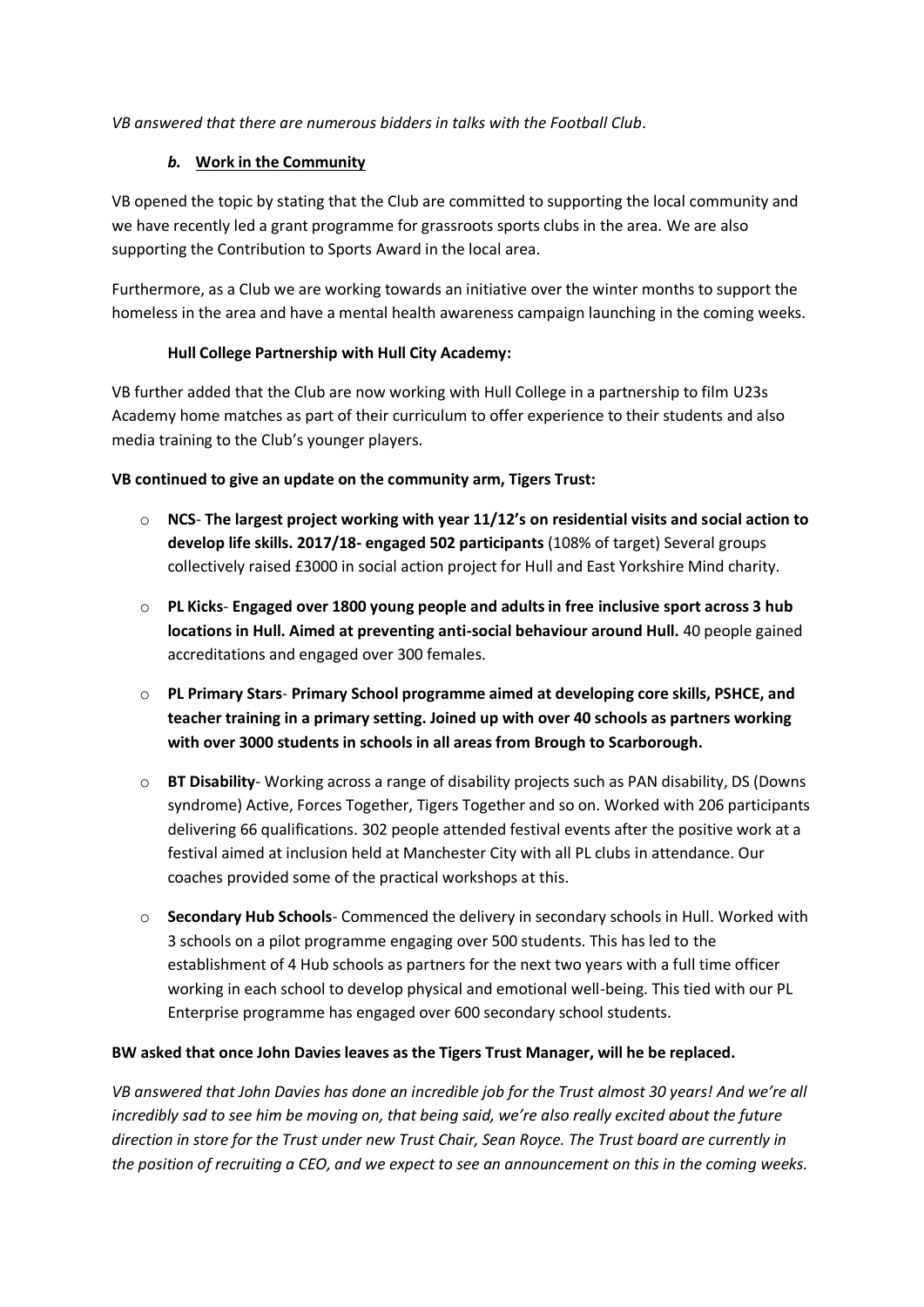## **BW asked whether the community will have access to the Arena under this new direction.**

*DB replied that the Club is looking at relocating its indoor academy to Bishop Burton (where the Club's Academy is based). If this takes place, it would free up time for more community activities to take place at the Arena.*

## **BA queried who owned the Arena at West Park.**

*DB stated that the Stadium Management Company owned the Arena however they do sub-let the building to the Tigers Trust.*

## **c. Club History**

VB opens this section by stating that the Club, alongside The Tigers Trust, is looking to apply for Heritage Lottery Funding to hire a Heritage Officer. This would help the Club in archiving the Club's memorabilia and organising how best we can present our heritage. VB mentioned that the Club will also be setting up a Heritage Committee once the Heritage Officer is in place which would help in shaping how we go forward. The Club is creating a history hub onto the current website and hopefully working closely with third parties including Senior Tigers, potentially the Hull Daily Mail photo archive, and fan sites/supporter groups to populate it in the most effective and engaging way.

# **KT requested if a database could be included in this part of the website as the OSC often don't know where to go for certain information e.g Dates of players joining/leaving the Football Club.**

*VB responded that a database such could be considered for integration into the 'history hub'.* 

# **KT also asked if the Club was looking getting a new domain for the Club website given as its still currently using 'www.hullcitytigers.com'.**

*VB replied that the Club feel the correct url for the Club moving forward should be 'www.hullcity.com' due to it being the most natural fit for the Club's brand. Please also note that the Club's name has been changed on all other channels, and we now state 'Hull City' on all communications supporter facing.* 

# **Club Crest**

VB stated that the crest redesign process has been completed with the new crest being voted in after two separate creative sessions with supporters. The aim is to reveal the new crest early in the new year (End of Jan/Early Feb time) to supporters.

# **MT asked if the Club was sold, would this affect the new crest being rolled out.**

*VB answered that we can't predict what decisions a new owner may make just yet so it could be possible they may prefer a different approach in the future. However, the Crest redesign was supporter led so we feel comfortable supporters will be see the crest as an improvement. However, the Club is currently held to product deadlines with suppliers for the 2019/2020 season, so whilst we will hang fire until the last possible opportunity to press go, we also need to continue business as usual until notified otherwise.*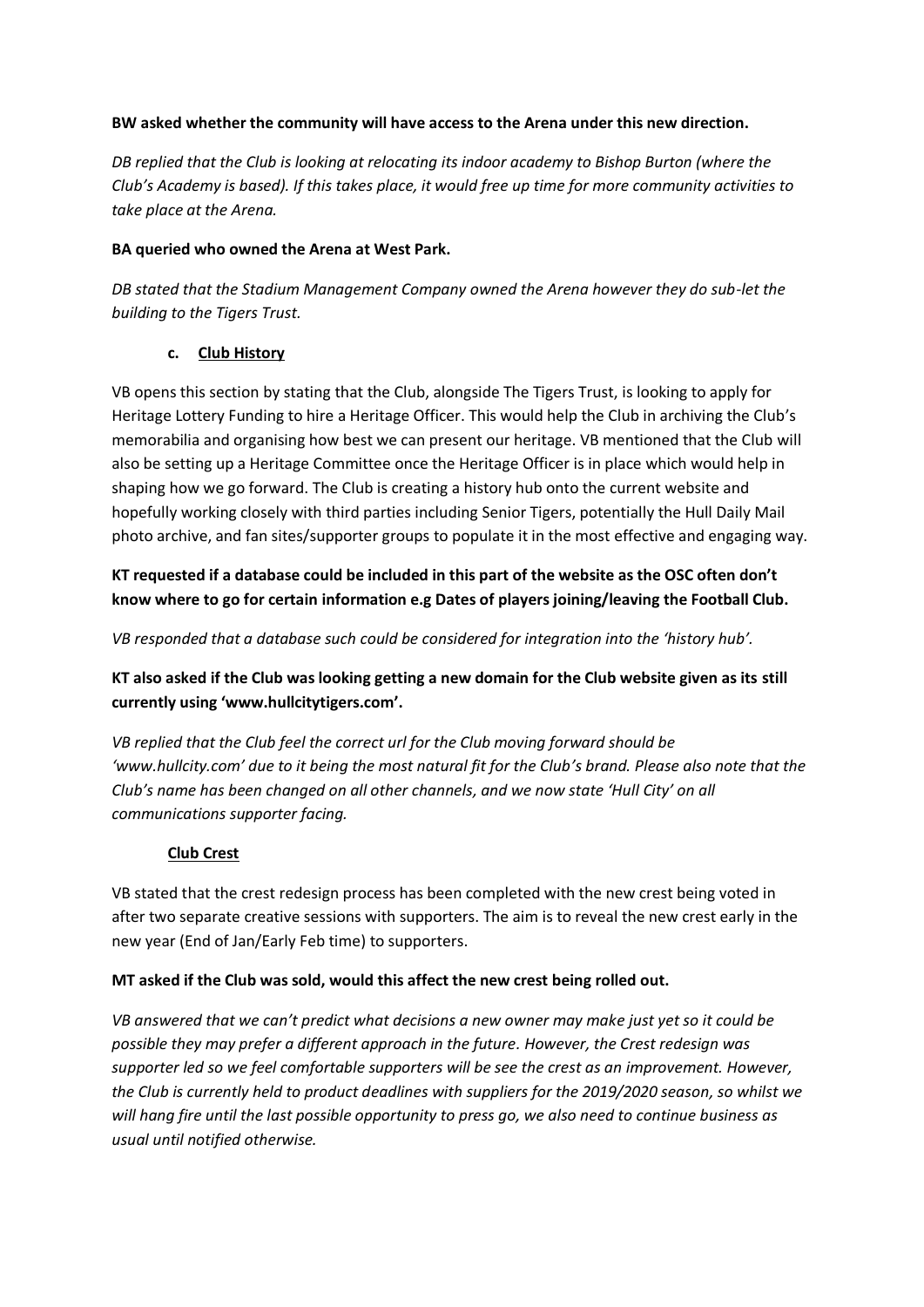**KT questioned if the new crest is revealed in January 2019, when is the first time supporters would see the crest on products.**

*VB responded that it will be revealed late Jan/early Feb and the first time it would be rolled out would be during pre-season of the 2019/2020 season.*

# **BW & KT both state that they would want guidance on how their supporter groups badges sit with the new crest and would appreciate any help they could get from the Club.**

*VB replied that the Club will help supporter groups with the design elements of the new crest if they wish to incorporate it into their image.*

# **2) FACILITIES**

## **a. Disabled Facilities**

KH stated that the Stadium has just added an 'Adult Changing Place' to improve our disabled facilities and as a company are still striving to keep to the Premier League Standard. Also in relation to this, the Club are currently in the process of creating a Sensory Room within the Stadium to again improve facilities available to our disabled supporters. This is being planned to be completed in the first quarter of 2019.

## **b. Stadium Wi-Fi**

**KT asked whether the Club are looking into improving the Stadium WiFi due to the OSC receiving numerous comments about its poor performance.**

*KH answered that the Club realises that there is an issue with the Stadium WiFi signal on matchdays. We are currently on a project of collecting costs for a potential upgrade.* 

**BW queried if the tannoy system has been looked at as she has received complaints of members struggling to hear the sound system.** 

*KH responded that the Stadium tannoy system is a priority to be upgraded and is currently being looked at.* 

## *BW mentioned about a disabled supporter evacuation plan*

*KH responded that for every game there is a full stadium evacuation plan that is submitted to the Safety Advisory Group before a game can commence and all plans are then briefed in to supervising personnel.*

**BW mentioned that she believed the bag searches taking place around the Stadium aren't of sufficient quality**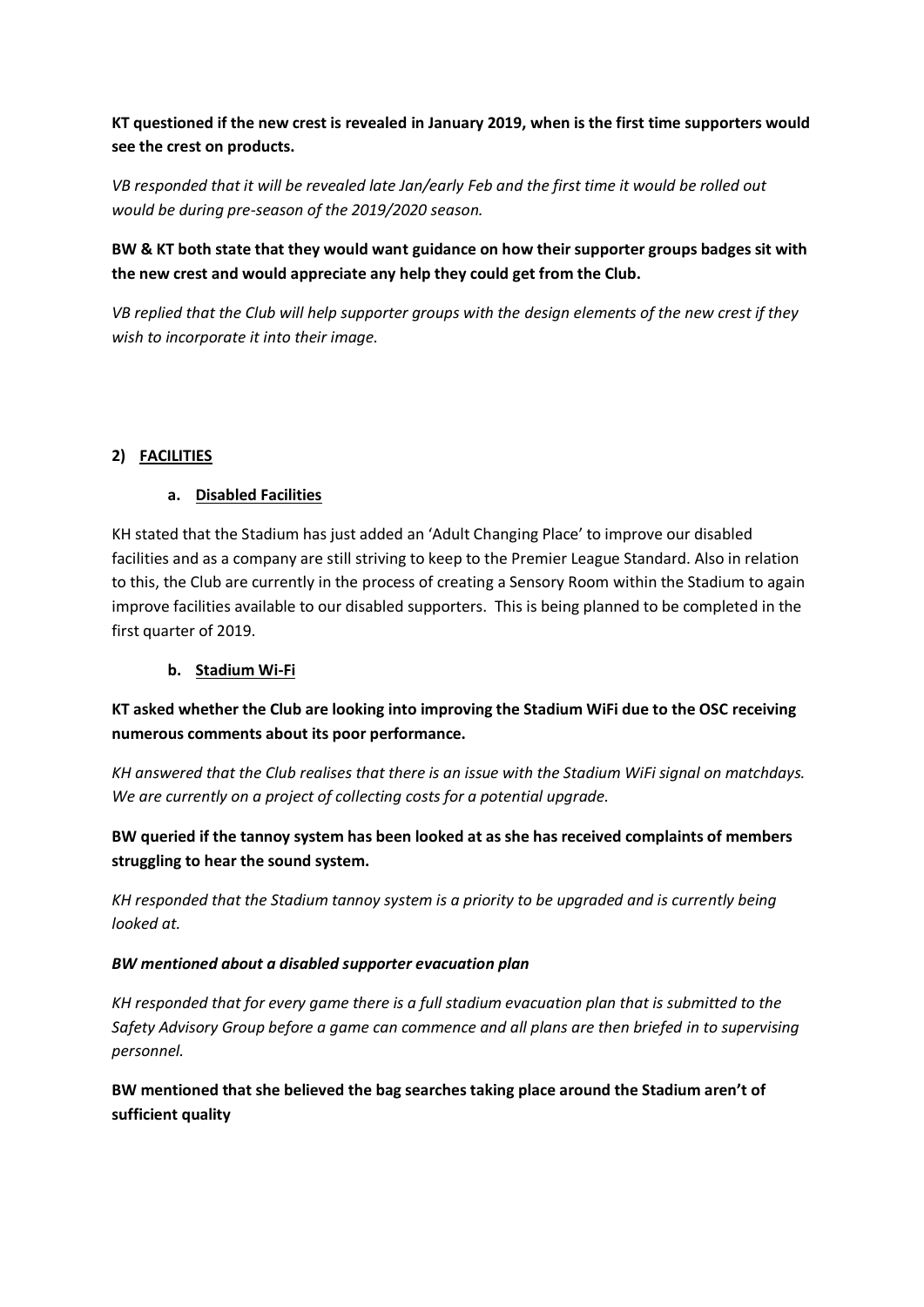*DB stated that we will take this feedback on board. The safety of supporters is paramount and security around the Stadium has increased in the past year with the introduction of bag searches and detection dogs.*

**BW highlighted an issue she had at the Leeds United fixture (2nd October 2018), with the pedestrian lighting around the Airco Arena in West Park being very low.**

*KH apologised for this issue and stated that he was aware of lighting issues on the 2nd October however not in this location and so he will chase this up.*

*VB specified that we encourage supporters to immediately pass on this kind of feedback to the Club through our Supporter Liaison, Ann Holland, so that we can act on them immediately and log any incidents.* 

**Action: Contact details for AH will be passed onto the Committee and put out as a reminder to supporters on Club channels.**

**BW mentioned that the bollards in West Park can become dangerous when leaving the Stadium due to their low height and the large crowds walking towards Walton Street Car Park.**

*KH answered that he will look into this and see if a solution can be thought of.*

#### **MT queried when the last time the Stadium areas were cleaned.**

*KH commented that the last time the Stadium was fully cleaned by contractors was during the pitch renovations this summer. KH added that the Club is taking the issue of pigeon excrement seriously and all issues in this regard in the future be sent to Ann Holland immediately for this to be logged and followed up.* 

#### **BW mentioned that she has received complaints of padding on executive seats starting to shred.**

*KH responded that new seats have been ordered for the Stadium and they are looking at adding new padding to these seats so that any seats with these issues can then be replaced.*

#### **BW & KT both mention issues with running/ hot water in stadium toilet facilities.**

*KH to look into this issue.*

## **3) TICKETING**

#### **BC queried if anything in relation to ticketing will change before the possible sale of the Club.**

*DB answered that possible ticketing models could still be considered. However, in this current situation of a possible sale, it may be best to hold off on any possible ticketing changes until we have an update on sale progression. Note, these ticketing models wouldn't necessarily be inclusive of a concession price.*

**MT enquired what was wrong with offering concessions as he knows many adult supporters who would gladly pay more for a ticket/ Membership if it allowed for concessions to return.**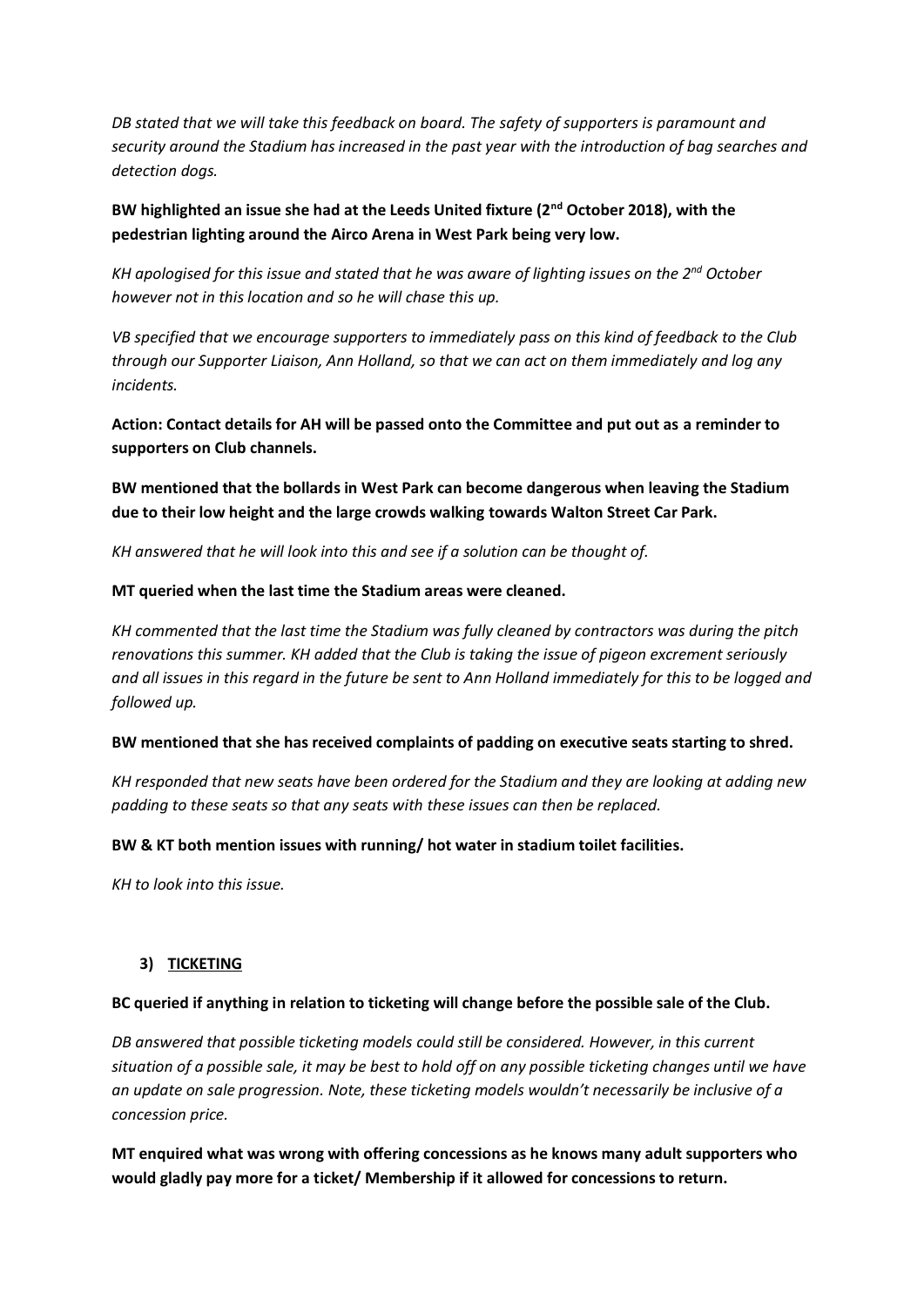*DB stated that the flat fee for a ticket should be affordable for everyone at all points of their life.* 

**MT believed that Zone One pricing could be affordable for the vast majority however it does force families and supporters to move away from areas in which they have previously sat for numerous years.**

*VB stated that finding a solution to ticketing is a constant conversation in the office and ideas are being considered by the current leadership. The Club have had a meeting with the Football Supporters Federation (FSF) in relation to the Club's ticketing, with the action of that meeting being that the FSF would source some key demographic data and share it with the Club for evaluation. This unfortunately did not materialise. That said, we have been working in the background on alternative ticket incentives.*

**KT mentioned if the Club would come out with ticketing news in October as was previously communicated to supporters.**

*VB replied that due no data being received from the FSF, the Club doesn't have any news to communicate to supporters currently but as previously mentioned we are still working hard to find a solution that works for all parties.*

**BC stated that if the Club would look at the cancellation data of their memberships, it would show this current ticketing system isn't working.**

**JF added that in previous seasons the Club has not needed matchday revenue with the majority of the Clubs income coming through TV revenue from the Premier League. However, in the coming seasons this is going to become more important and getting ticketing right will be a priority.** 

**KT asked if Members would be considered as a first priority in looking at ticketing due to these supporters sticking by the Club.** 

*DB stated that Memberships would always be considered as the cheapest way to watch Hull City.*

**BW asked why the HCST ticketing model proposed to the Club wasn't introduced.**

*VB stated that whilst we were in possession of the HCST ticketing model and took reference on the age splits, the model didn't settle some key issues which were mentioned in previous committee meetings.* 

**BA queried why the away supporters were moved to the corner of the Stadium in previous seasons.**

*KH indicated that it was a decision made for the 2014/2015 season which was suggested by the management team at the time as to get the Club's supporters directly behind both goals. DB added that many clubs think that moving the away supporters into the corner of the ground gives the home team an advantage.*

**BA requested that under potential new ownership, where supporters are situated could also be considered if the ticketing was to be changed.**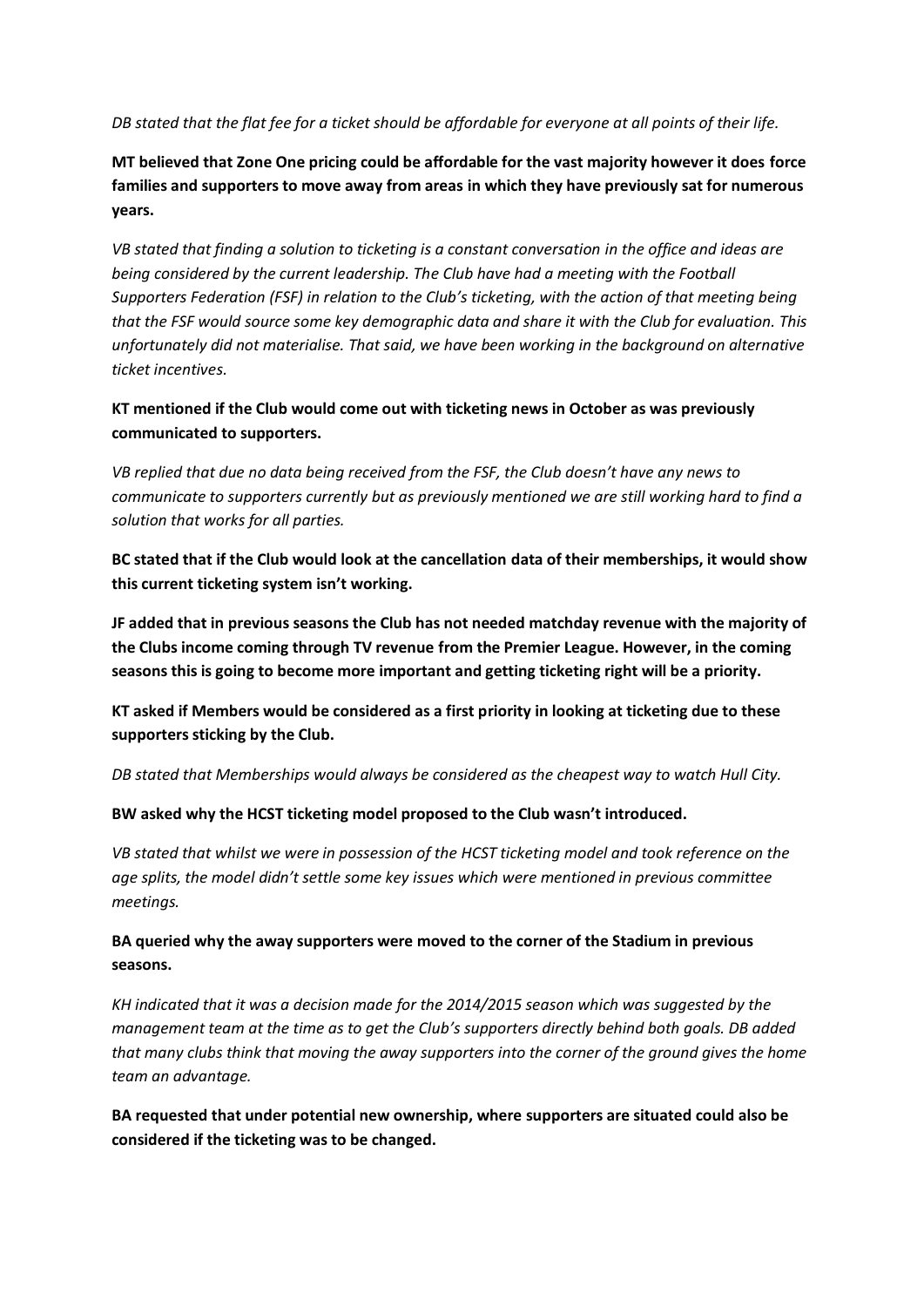#### **4- MARKETING**

#### **a) Tigers TV - Live**

# **KT requested if contact information for supporters to use if they have an issue would like to claim a refund.**

*VB answered that they will pass these details on and plan to make these contact details more prominent on the Clubs Tigers TV website.*

# **BW stated that she would like to thank VB and all who helped bring BBC Humberside back to match commentary for the 2018/2019 season.**

*VB responded that she hopes changes such as communicating the Club name, using the hashtag #hcafc on Twitter and bringing back BBC Radio Humberside for match commentary has helped towards rebuilding relations between the Club and its supporters.*

**VB added that a Club app is currently in the process of being created and this will allow supporters to be able to stream matches through mobile devices. VB added that this season has been a trial period for the Club and the EFL in relation to streaming and we are constantly looking at the best way to go forward for next season.**

DB stated that numerous Clubs in the EFL are not happy with the current situation with streaming as Sky's red button product has reduced the amount of revenue to Club streaming products. Next seasons deal with the EFL in relation to streaming has not been signed by clubs and expects these issues to be brought forward.

#### **AD asked if Members receive Tigers TV free of charge.**

*VB answered that currently this is not the case. But we are looking at bringing a Members+ option which would offer a package option with additional benefits for streaming for our Members.* 

## **b) Matchday Experience/Atmosphere**

VB mentioned that the Club have just recently revamped matchday experience, which started from the Preston North End game (20<sup>th</sup> October 2018). This included bringing community project Beats Bus down to the stadium pre match, and also have a partnership with the Humber Street Sesh to have local artists play music around the stadium. Other activities which we have booked in for future fixtures are footpool, freestyle footballers, cage football, table football on the concourse and roaming face painters.

As a Club, we really want to increase the community led activities which happen around the stadium before kick-off. If any supporters have any suggestions for what the Club could do for its Matchday experience, please email Ann and we are happy to look into things.

#### **JK queried if local beers could be served at the Stadium?**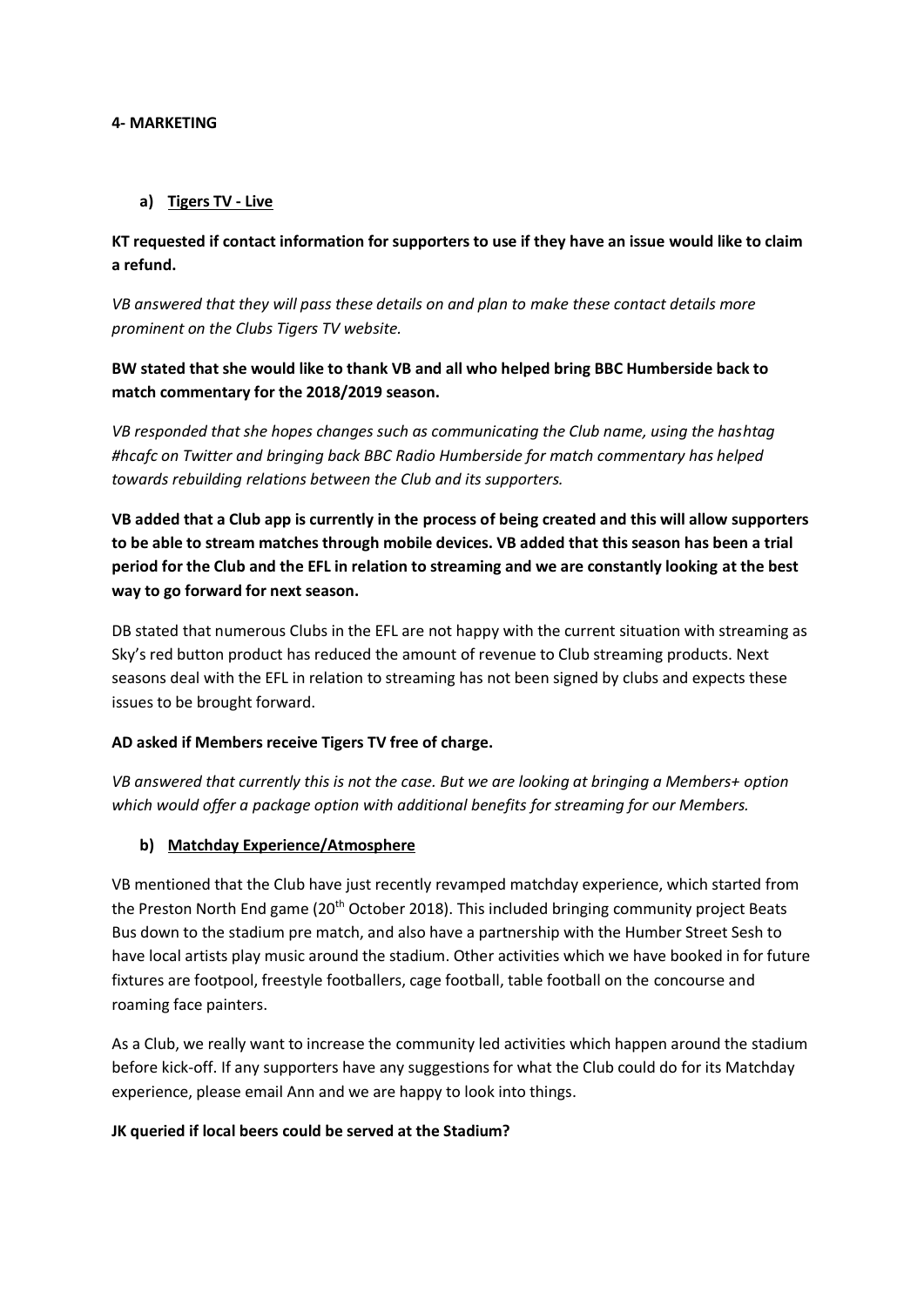*VB stated the Members bar does serve Atom brewery beer and we are pride ourselves on offering produce from local suppliers. As a Club local suppliers are key throughout the concourse and hospitality areas.* 

## **AF enquired if outside catering was possible before matches.**

*VB mentioned that we do have restrictions on what the Club can do in terms of catering contracts. However, we are still looking at possibilities to offer this quality of catering outside the ground.* 

## **AF commented that some concourse catering windows had been closed in the West Stand**

*VB to look into this.*

**BW questioned why the Club didn't play chart music and if the Stadium has a license to play music such as this.**

*VB replied that the Club is keen to promote local music which it is currently playing around the stadium on matchday and we're currently looking at options re being able to play chart music.*

**BW asked why the back gate on the Walton Street Car Park (near the artificial pitches) is closed after the away coaches have exited. JF added to this by asking why the Club couldn't put on any traffic measures to relieve congestion and through traffic after a match.** 

*VB would look into the issue with regards to the back gate. KH stated that plans had been presented to Hull City Council around traffic on matchday, however these have been rejected.* 

## **AF asked if it was possible to show the added time clock on the big screen.**

*DB answered that this was not possible as it is EFL protocol not to show the clock during added time as this may cause a hindrance to the referee. VB mentioned the look and feel of the content on the big screens is also getting a revamp in the coming weeks.*

# **c) Hall of Fame**

VB stated that we are liaising with our commercial department on how we can effectively bring this to life this season. When the Club has any more information on this the supporters will be the first to know.

*KT wanted to pass on the great feedback she received from the OSC members and that the night was a great experience for the supporters who attended.* 

## **NEXT STEPS**

VB thanked all members for attending and stated that the Club will set up individual meetings with members in the new year.

In the meantime, please pass on any questions or issues to our Supporter Liaison Coordinator Ann Holland.

The next Supporters' Committee meeting will be in March. However, a meeting may be arranged if anything should progress with the Club sale.